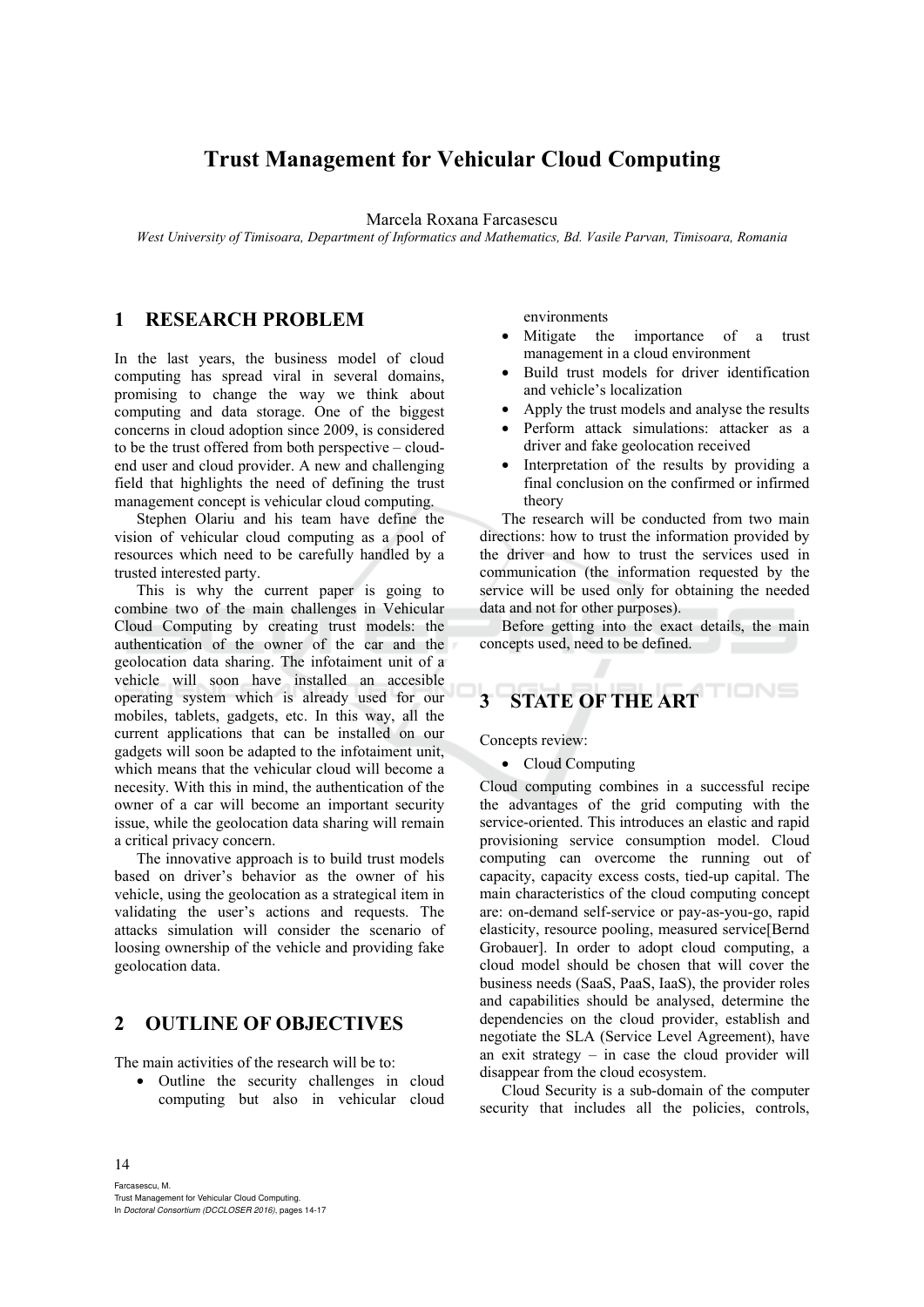deployment techniques used in the infrastructure of the cloud computing. Cloud based security refers to the services present in the cloud environment. The focus of this research paper relies on the sub-domain of cloud based security.

• Vehicular Cloud Computing

Vehicular cloud computing represent an extension of the cloud computing paradigm describing: "a group of largely autonomous vehicles whose corporate computing, sensing, communication and physical resources can be coordinated and dynamically allocated to authorized users"[ Md Whaiduzzaman]. A shorter definition redesigns the concept of a vehicle in the cloud computing context, describing it as driver's dependent entities, service providers and communication tools. The differences between cloud computing and vehicular cloud computing are

The main challenges of both of the paradigms are establishing a reliable trust context for each vehicle involved in the communication, but also to trust the information provided by those entities. This is why the trust management concept is required when discussing about the security and privacy concerns of the vehicular cloud computing.

#### • Trust Management

Similar to the cloud computing, the trust concept has multiple definitions, because it can be seen from different perspectives: customer's and cloud vendor's point of views. Trust is "the subjective probability by which an individual, expects that another individual, performs a given action on which its welfare depends"[Talal H]. Trust represents "more than the authorized nature of security relations between human societies, from a stable and healthy operation to a large extent thanks to the trust relationship between the individuals, groups and organizations."[ R. K. L. Ko, P. Jagadpramana]

Marsh was one of the first researchers of the computational trust. In the trust model that he proposed as a direct interaction between agents, he divided trust in three categories [Marsh S.]:

- Basic Trust based on experiences from the past
- General Trust the trust that an agent has in other agent
- Situational Trust the amount of trust that an agent has in other agent in a specific situation

The bidirectional relationship between two agents can be described at any moment by using the degree of trust represented by the three categories. Trust management represents the trust analysis between agents using trust metrics that rely on reputation, deception, persuasion and the optimal

decisions taken according to the trust level found. The trust management techniques can be classified in four main categories: policy, recommendation, reputation, prediction. For each category, specific trust models can be created. A trust model can be described by a set of rules that reflect the relationship between the cloud provider and customer.

## **4 METHODOLOGY**

#### **4.1 Building the Trust Models**

The trust models will be created as sets of rules established by the cloud provider or end-cloud user using a Rule Based Engine (for example the Business Rule Engine from WSO2). The set of rules will reflect a specific policy or recommendation.

The trust models will be used later on at the authentication and geographical location identification phases. The geo-location can be also used as a second authentication factor.

From the authentication perspective, we would like to try to focus on personal gadget (owned device) usage as an authentication method in order to gain access to the infortaiment (the entertainment unit from the vehicle) data. If the owner of the car is not recognized, the current driver should have limited access to the information presented on the infotaiment unit. The recognition will be done using the sensors of the owned device which will interpretate the user behaviour in the vehicle. On the other side, geo-location can be used to confirm that the driver behaviour.

Geo-location is a concept used in "information systems security cycles to extrapolate the geographical location of a subject (person or system)". There are several Location-Based Service (LBS) applications on different platforms that currently challenge the user's trust levels and privacy. The LBS application use the geolocation data to obtain other information for the user. Usually are installed on personal devices and help in researching for specific points of interest (eg. restaurants, museums, etc). The main difference between Geolocation Services and Location-Based Services is that the first ones don't require an accurate user address and the primary objective is to protect the user's privacy.

For the Geolocation model, the GPS data will be collected using driver's gadgets and the infotaiment unit. After establishing a set of rules for each cloud provider, a trust score will be associated considering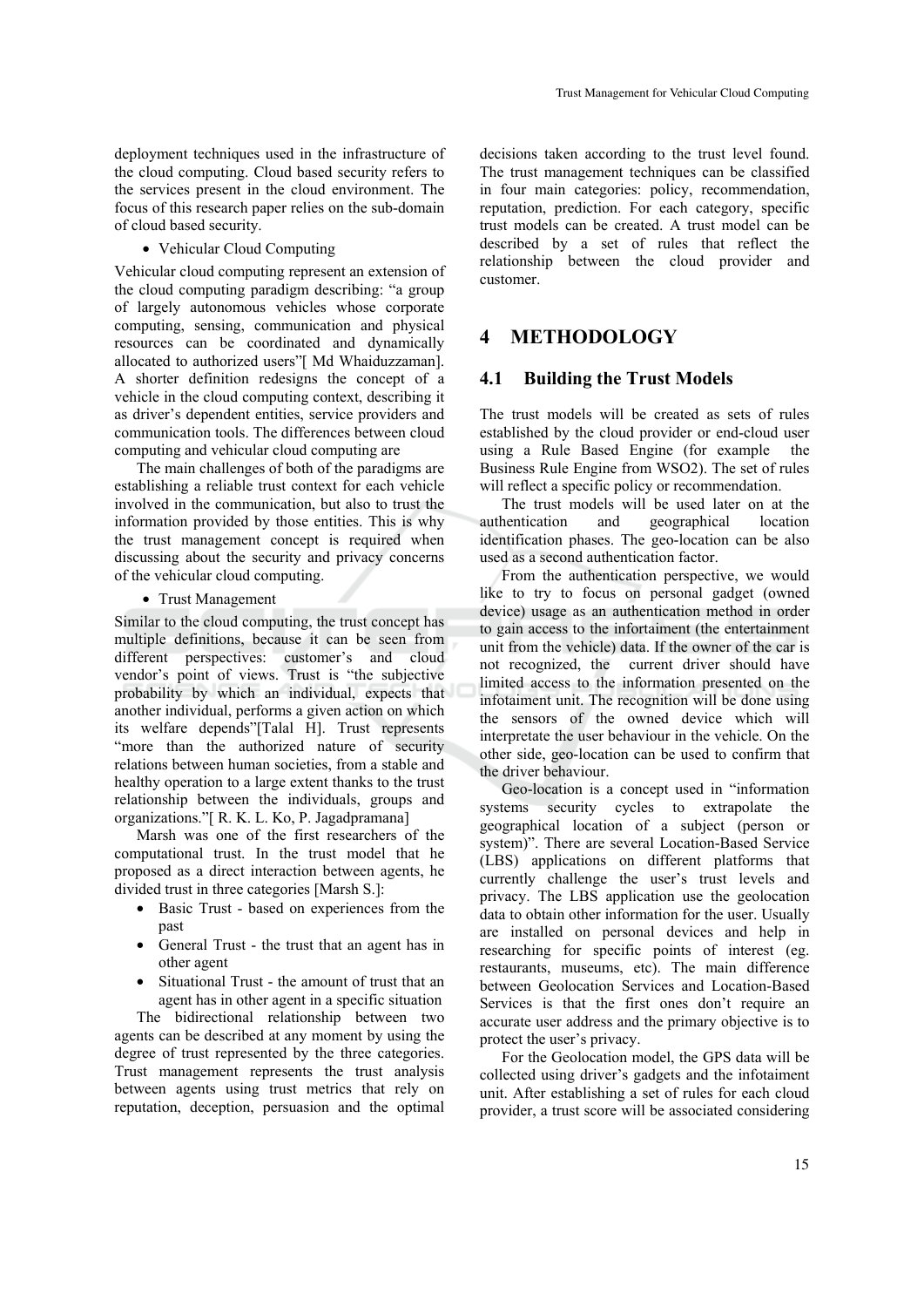the number of touched rules per policy (a rule will be considered "touched" if the condition or criteria used in the rule was fully respected).

## **4.2 Collecting the Data**

The data will be collected using mobile phones, tablets, other gadgets sensors. Usually the devices have built-in sensors that measure motion, orientation, and various environmental conditions. The sensors will provide raw data with high precision and accuracy, monitoring threedimensional device movement or positioning, or ambient environment changes. The sensors can be classified as: environmental, motion and position sensors.

The purpose of the collected data is to be used as an input for the trust models created in order to approve or decline further access through the cloud ecosystem.

After collecting the data, an heuristic approach will be used in identifying similarities and use the input data as a further authentication schemas.

### **4.3 Attack Simulations**

The next steps will be to prove by simulating attacks that the heuristics chosen are actually providing the expected results and try to improve those to address possible attack scenarios. TECHNOLOGY PUBLICATIONS

#### **A. Stolen Device**

A possible scenario can be considered when the drivers gadget or owned device it's now in attacker's hands. An attack graph will be created looking at the chances of the attacker to gain full access to the infotaiment data using the stolen device.

#### **B. Fake Geolocation Data**

Another possible scenario is when the attacker which already stolen the device from the driver is sending fake geolocation data. An attach graph will be created to analyse all the possible scenarios.

## **4.4 Preparing for Vehicular Cloud Computing Outages**

The outage concept refers to the unavailability of a service that usually it is a consequence of a server loss of electricity power or malware blockages[Nicholas Car]. Outages could be a serious security vulnerability for a cloud ecosystem. When

an outage occurs in cloud computing, there are two key factors: the type of outage and the time needed for service recovery.

Outages can be scheduled or unexpected. If the cloud provider is scheduling an outage for administration reasons each month at the same date time, the service outage can be easily tracked and used in malicious scopes. An unexpected outage can occur due to a malware attack that takes down the DNS servers. When an outage is analyzed, security issues must be considered in order to detect the root causes. After an outage in cloud computing, the cloud vendor should present the problem and explain the identified issue. If this is not possible, the viability of the cloud services will be usually questioned. The focus of the cloud provider is to prepare for outages, not to avoid them. Prediction might also be beneficial, but it implies processing a lot of monitoring data and might result in too many false-positive alarms.

In particular for vehicular cloud computing, an outage is actual represented by a missed communication between the vehicle and the cloud which means that the data from the vehicle to the cloud is not transferred anymore or the vehicle doesn't receive anymore data from the cloud. This situation can occur while driving in the areas where the communication is not possible (depending on the channel used).

## **5 EXPECTED OUTCOME**

The expected outcome is to confirm the advantages and disadvantages of using the trust management in vehicular cloud environments by analysing the obstacles and proposed -solutions. The expected results will highlight the need of implementing the trust models for the vehicular cloud computing environment.

## **6 STAGE OF THE RESEARCH**

A few attempts for building the trust models were already perform in order to extract the difference between what the customer provided and what the services collect with or without the end-user's approval.

Currently, I am in the process of collecting the data from several owned devices like tablets, mobile phones, fitness braces. After collecting the data the next step will be to implement the trust models